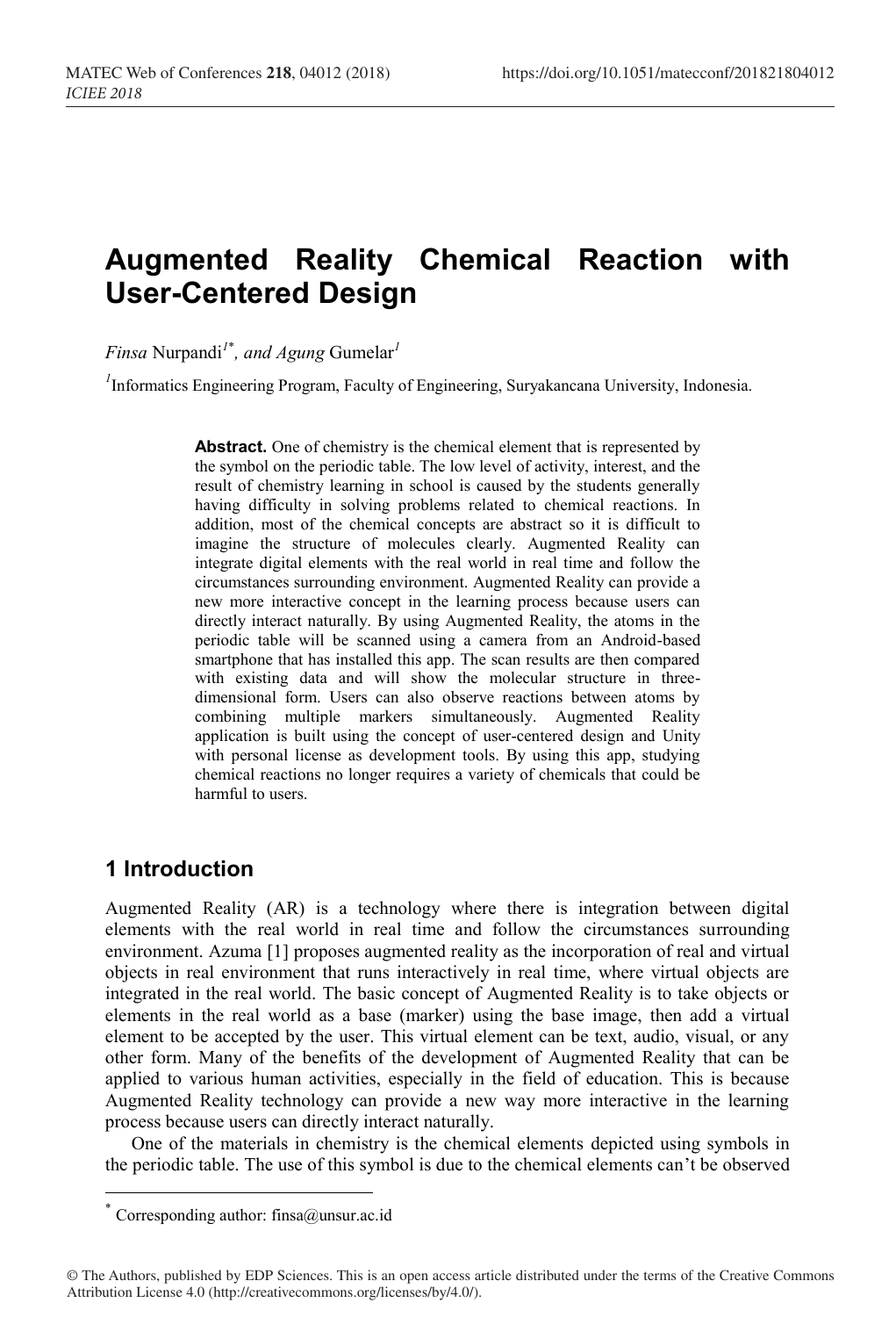using the senses. Based on research by Sunyono [2] in 2005, low activity, interest, and low student's chemistry result is caused by the general difficulties in solving problems related to chemical reaction and chemical count. This shows that chemistry is difficult to learn, one of which is because most of the chemical concepts themselves are abstract and learners can't imagine the molecular structure clearly. Chemical practice conducted in schools can't be done optimally, because it requires a long time of preparation in a limited time, so that student learning time can't be utilized optimally. Expenditure of funds large enough for each lab also became one of the reasons lab chemistry in school is not optimal. Some of the substances that are harmful to students also become one of the problems that arise if the chemistry lab is not supervised by experts.

By using AR, the atoms in the periodic table will be scanned using the device in this case is the camera, then will be compared with the existing data in the application and bring up the molecular structure in 3D form. Users can also observe the reaction between atoms by combining multiple markers at once. Making this application itself using Unity with personal license and Vuforia Software Development Kit (SDK). Using this app, to learn about chemical reactions does not require expensive and dangerous equipment and lab materials, ordinary people can learn chemical reactions only with the help of android-based smartphones and cards that serve as markers.

### **2 Related Work**

According to Banu [3] and Purnama [4] in their work that made AR based Geometry learning system. Banu explained that the system he developed would produce 3D geometry objects derived from 2D geometry handwritten. While Purnama made an AR system specifically intended for elementary school as a learning process in understanding geometry.

Martinez [5] and Lee [6] in their work made a lesson to improve of using vocabulary and grammatical structures for English using AR technology.

The AR system developed by Nanthanasit [7] is a system for learning art. The system will explain how light reacts to objects such as sphere, cylinder, and cube. While based on what was done by Chen [8], is an AR system that is used to display a graphical representation of engineering structure.

#### **3 Methodology**

This application was developed using Multimedia Development Life Cycle (MDLC) model. As shown in Fig 1, Binanto [9] describes a software development model derived from Luther [10] consisting of six stages: concept, design, collecting material, assembly, testing, and distributing. This software development model is intended for multimedia development.

The concept stage is the initial stage to determine the type of application and purpose for which the application is made. The next stage, design, make specifications about the program architecture, style, appearance, and material needs. Material collecting is the stage by which the collection of materials matches the need. This stage can be done parallel to the assembly stage, the stage where all objects or multimedia materials are created. In some cases, the material collecting stage and assembly stage will be worked out in a linear fashion not parallel. The testing phase is also referred to as the alpha test stage (alpha test) where the test is performed by the manufacturer or the manufacturer's own environment. This last stage will store multimedia applications in a storage medium and distribute it.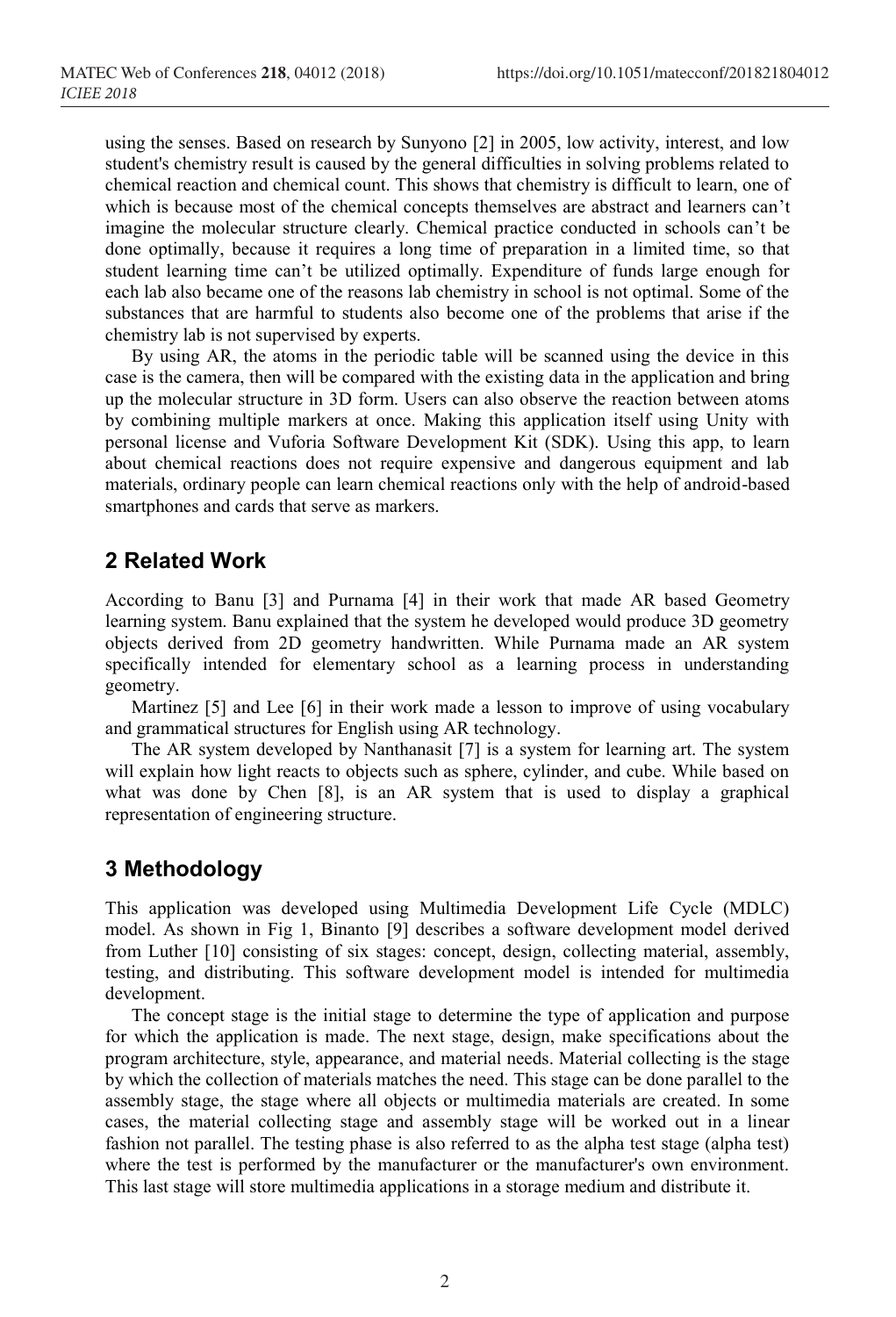

#### **Fig. 1.** MDLC Process

## **4 Design System**

#### **4.1 Use Case**

In this system, there are two actors namely User and Camera. Users are represented as people who operate the system, and the camera as a device that interacts with markers. As shown in Fig 2, there are four Use Cases in this system. Users can scan markers and view a list of existing chemical reactions and view application info, and the camera can identify the markers that were previously directed by the user.





#### **4.2 Activity Diagram**

The Activity diagram as shown in Fig 3, describes the entire process of the Augmented Reality Chemical Reaction system. In the process User is given three menu options, namely menu Scan, Minipedia, and Info. Scan menu is the main process of this system. The system will scan the marker that has been given. When identifying the marker, the system will check whether the marker is in the library or not. The library marker is stored in the Vuforia SDK, which previously the marker image must be uploaded to Vuforia SDK. If yes, then the system will display 3D objects and their chemical reactions.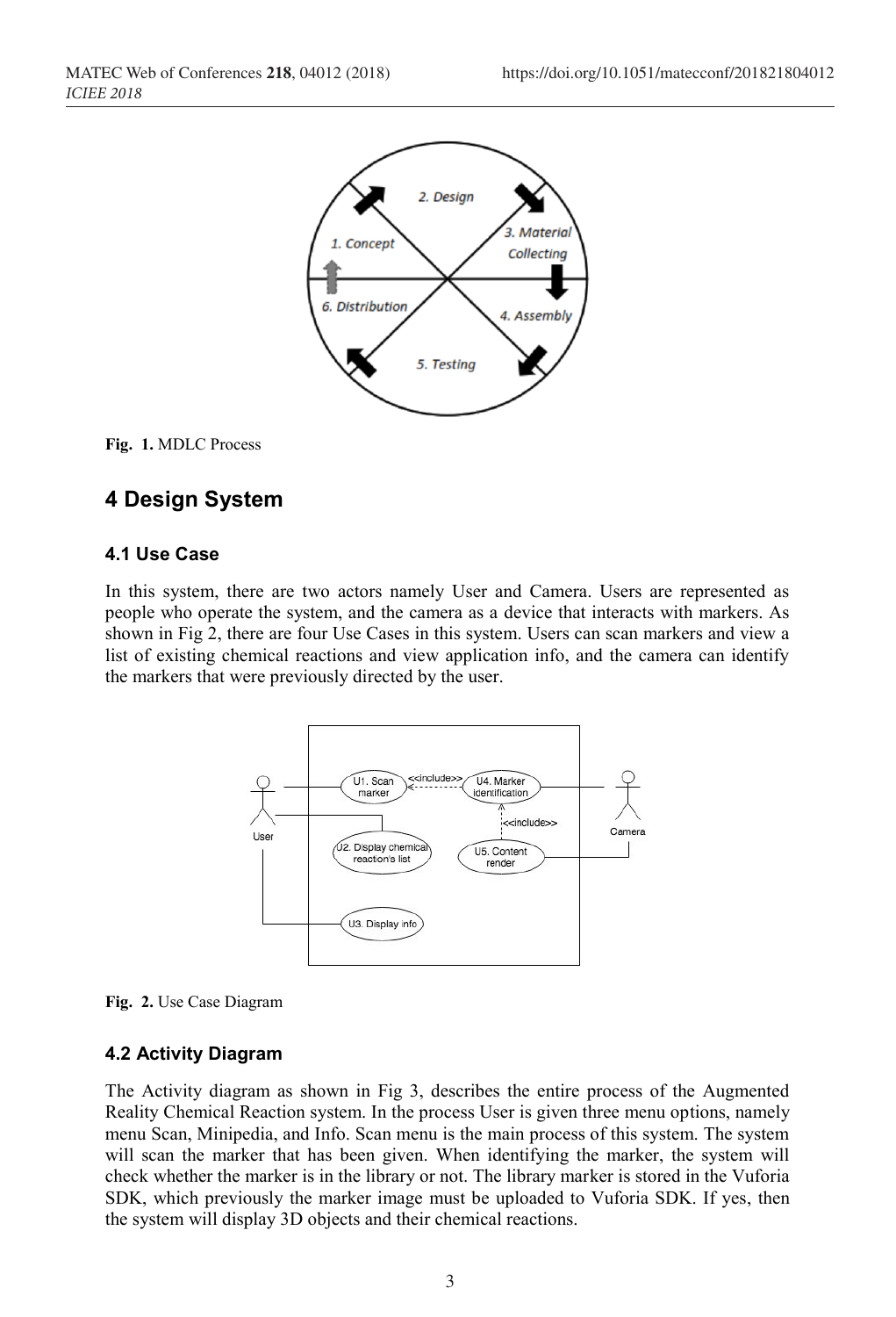The Minipedia and Info menu displays only available chemical reaction information and information about the application developer. Chemical reactions contained in Minipedia is a chemical reaction that can be obtained from the scanned Marker. In a sense, the number of chemical reactions in Minipedia is equal to the number of markers that can be scanned.



**Fig. 3.** Activity Diagram

#### **4.3 Class Diagram**

In this stage, classes will be created in the structure of the program, in which there are inputs, processes, outputs and data. Each class will connect with other classes or with attributes of other classes. In this stage, it takes a Class Diagram to be used as a blueprint or design for the structure of the program to be created.

Based on Fig 4, Class Diagram Augmented Reality Chemical Reaction application can be known relation of all existing classes in the system, Content class has a relationship composition with Scan class, this is because the class has a dependence on the Scan class. Scan class has associate relationship with Menu class. Menu class associated with the Minipedia class.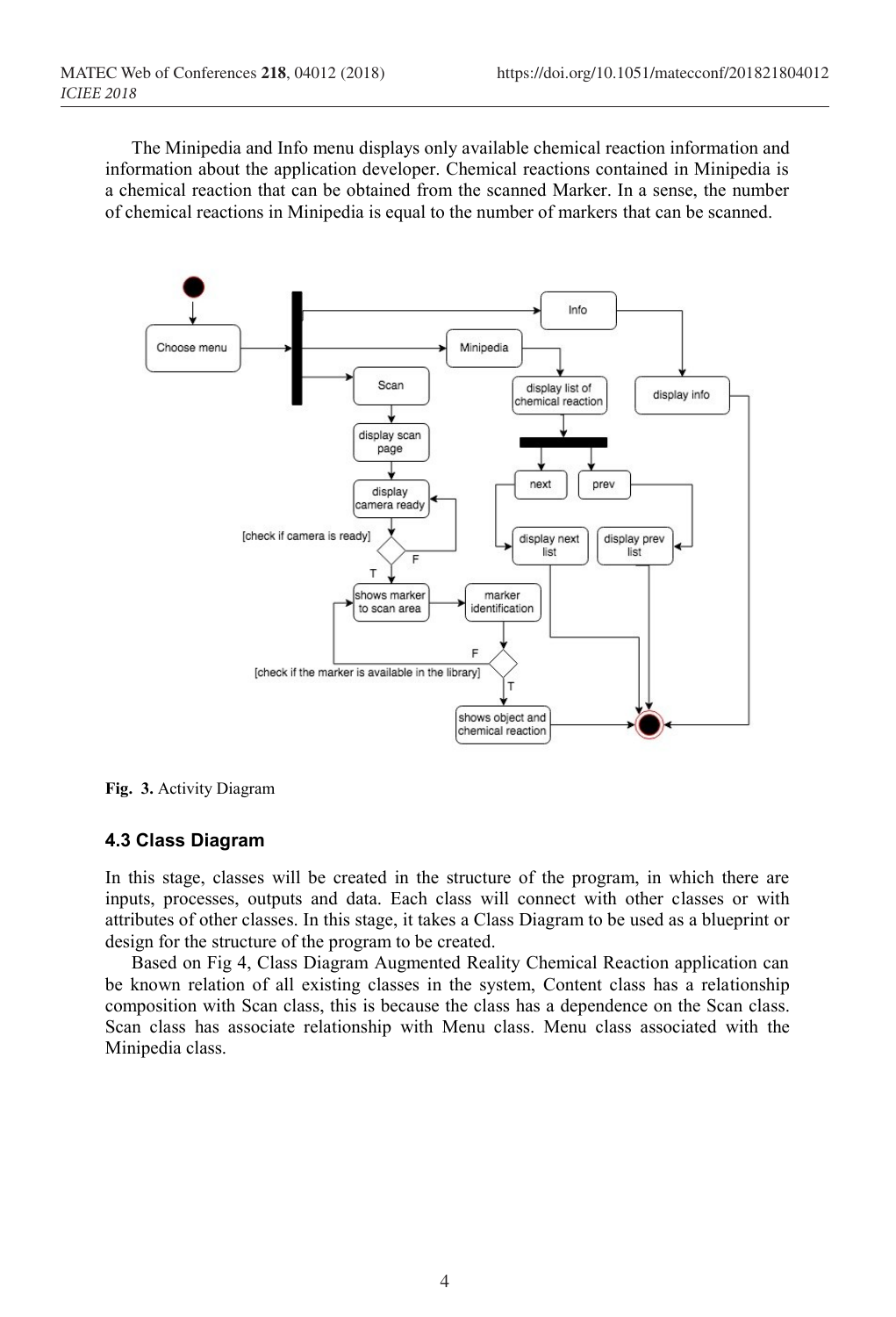



## **5 Result**

In the selection of the initial interface, the use of less-bright colors and easily readable fonts is generally suitable for the user, the selection of instrumental music can also be used to avoid boredom. For the interface design is obtained as follows:

- a. Use blue as the background colour of the app, because blue represents innovation, knowledge.
- b. Use bright colors like red and yellow to attract user attention or warning.
- c. Use a small amount of color so that users do not feel confused with the number of colors.
- d. Use Bebas Neue fonts, because in this chemical simulation media application is required is the ease of users in reading and understanding writing, not the beauty of shapes and colors.

The interface of the AR Chemical Reaction application can be viewed as in Fig 5.



**Fig. 5.** Interface of AR Chemical Reaction, (A) Main Menu, (B) Tutorial scan marker, (C) Scan marker, (D) Scan with combine marker,  $(E)$  Scan combine marker with object  $\leq 50$  from camera,  $(F)$ Minipedia page